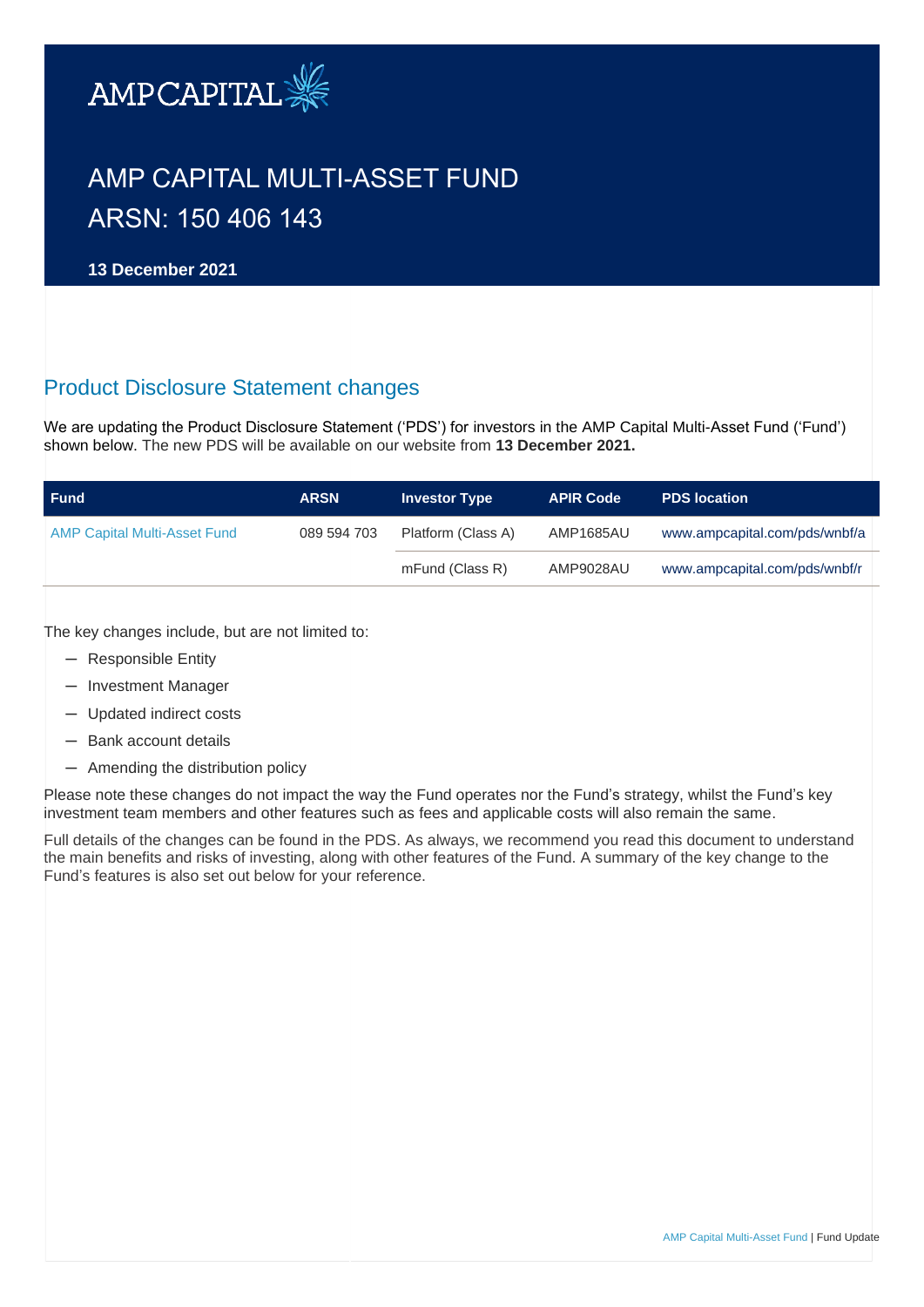## **The responsible entity has changed (effective on 13 December 2021)**

The responsible entity (RE) for the Fund has changed from AMP Capital Funds Management Limited (AMPCFM) to ipac Asset Management Limited (IAM), another member of the AMP Group.

#### **What's the role of a responsible entity?**

As trustee, the responsible entity makes sure the Funds are managed in the best interests of investors and in compliance with the law.

For your reference, details for AMPCFM and IAM are shown below.

| <b>Responsible Entity (RE)</b>                       | <b>ABN</b>     | <b>AFSL</b> |
|------------------------------------------------------|----------------|-------------|
| <b>Previous RE</b>                                   |                |             |
| <b>AMP Capital Funds Management Limited (AMPCFM)</b> | 15 159 557 721 | 426455      |
| <b>New RE</b>                                        |                |             |
| ipac Asset Management Limited (IAM)                  | 22 003 257 225 | 234655      |

#### **Who is ipac Asset Management and what are the benefits of the change of RE?**

IAM is a member of the AMP Group and already acts as a responsible entity for similar funds, with a sole focus on funds which use multi-manager as well as multi-asset investment approaches. Importantly, IAM is dedicated to acting as an RE and does not carry on other substantive businesses or activities.

We believe that the appointment of IAM as RE is in the best interests of unitholders in each Fund and is expected to provide a number of benefits, including:

- accessing IAM's specialist RE expertise in the operation of multi-manager and multi-asset funds, which it has gained from its significant experience in operating these fund types for over 30 years;
- providing for further focus and efficiencies in operational and governance functions for the Funds, as well as alignment with AMP's organisational structure into the future; and
- ensuring seamless transition of the operations of the Funds, given IAM is a related entity within the AMP Group and key personnel, systems and resources that manage and support the Funds will remain the same.

## **The investment manager has changed (effective on 13 December 2021)**

AMP Capital Investors Limited (AMPCI) was the previous investment manager for the Funds. When IAM became the responsible entity, it appointed National Mutual Funds Management Ltd (NMFM) as the replacement investment manager for the Funds in place of AMPCI. **NMFM is also a member of the AMP Group and will retain AMPCI's Multi-Asset Group's investment capability**, which has significant experience as an investment manager for multimanager as well as multi-asset investment approaches.

For your reference, details for AMPCI and NMFM are shown below.

| Investment manager                           | <b>ABN</b>     | <b>AFSL</b> |
|----------------------------------------------|----------------|-------------|
| <b>Previous investment manager</b>           |                |             |
| <b>AMP Capital Investors Limited (AMPCI)</b> | 59 001 777 591 | 232497      |
| <b>New investment manager</b>                |                |             |
| National Mutual Funds Management Ltd (NMFM)  | 32 006 787 720 | 234652      |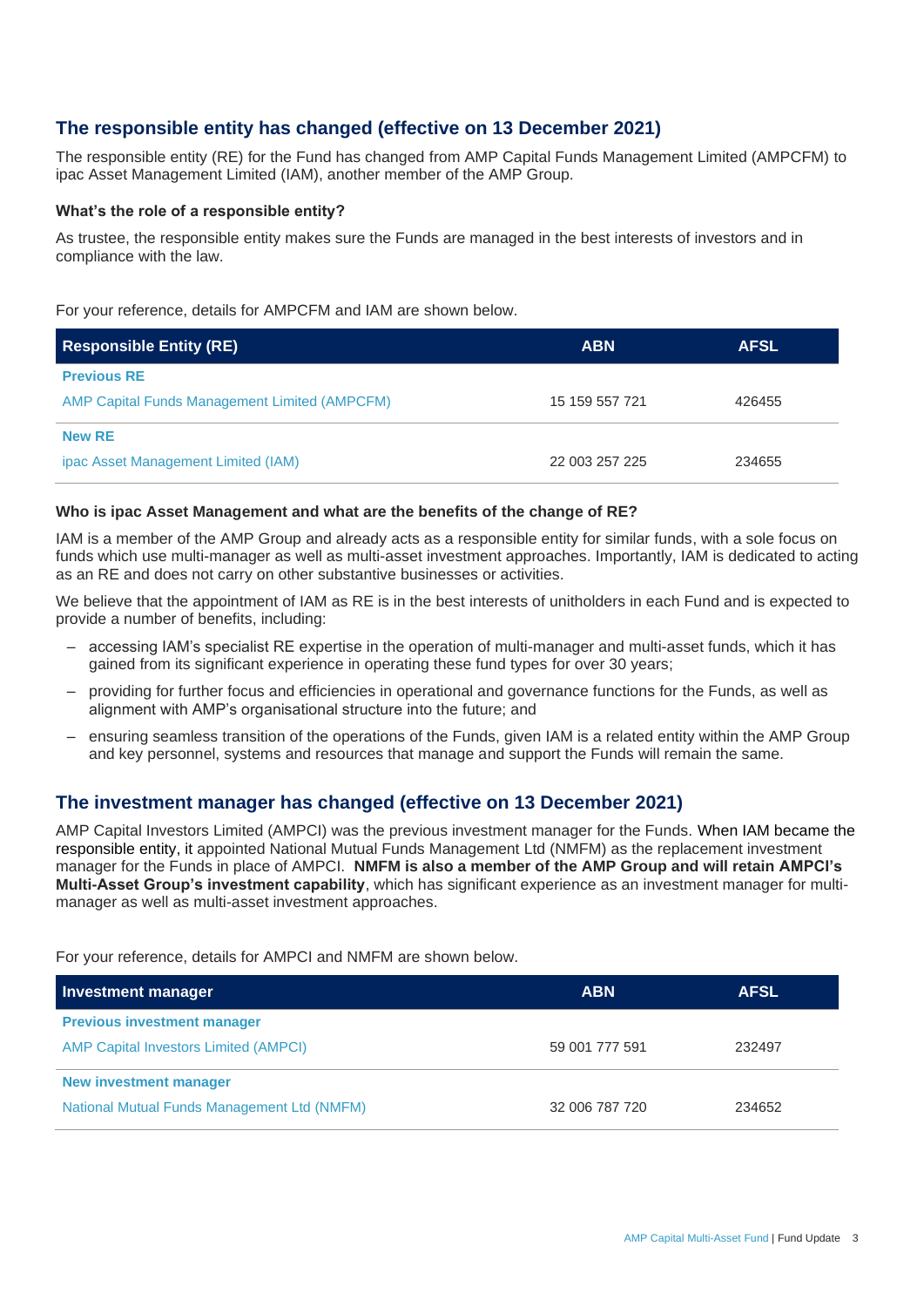As the investment manager, NMFM will be responsible for the management and investment of the Funds' assets. Part of this role is to conduct research into and appoint specialist investment managers who undertake investment activities in the underlying assets of the Funds. These managers range from large global firms to boutique managers. NMFM will blend the mix of these managers to construct a portfolio with the aim to deliver strong investment outcomes for the Funds' investors.

#### **Who is National Mutual Funds Management Ltd?**

NMFM brings a focus to multi-asset investing. Importantly, NMFM will retain AMPCI's Multi-Asset Group's investment capability.

The Multi-Asset Group has provided innovative multi-asset investment solutions for investors for more than 40 years and comprises a team of over 20 investment professionals with specialist expertise in economic analysis, asset allocation, portfolio and risk management and manager selection. We believe that the team's broad range of skills and experience provides an edge in constructing portfolios across various portfolio types and objectives that suit a wide range of investors.

As a member of the AMP Group, NMFM has access to the resources of the AMP Group which are comparable to those available to AMPCI.

Importantly, while the responsible entity and investment manager entities are changing, the investment strategies for the Funds will remain the same, along with key personnel, systems and resources that manage and support the Funds. Furthermore, we believe that as a related entity within the AMP Group, NMFM's appointment as investment manager ensures a seamless transition of the operation of the Funds.

#### **Why have the responsible entity and the investment manager changed and does this impact the day-to-day management of my Fund?**

As part of AMP Limited's (AMP) business strategy to simplify and streamline its organisation, AMP has been undertaking a review of its funds management functions and structure and identified a number of benefits to the consolidation of its responsible entity and investment manager arrangements.

The transition of the Multi-Asset Group business to AMP's Australian wealth management business will establish an end-to-end superannuation and investment business, better able to deliver a strong investment proposition, whilst serving our clients.

We believe that IAM's appointment as RE of the Funds, and the related change in investment manager, will not lead to any material change in the way that the Funds, and their investments, are managed.

## **Updated estimates of indirect costs**

While there have been no changes to the fee structure that applies, our estimates of certain fees and costs for the Fund has been updated following our latest review, to ensure they accurately reflect the costs of managing the Fund.

Full details can be found in the PDS. As always, we recommend you read this document to understand the main benefits and risks of investing, along with other features of the Fund.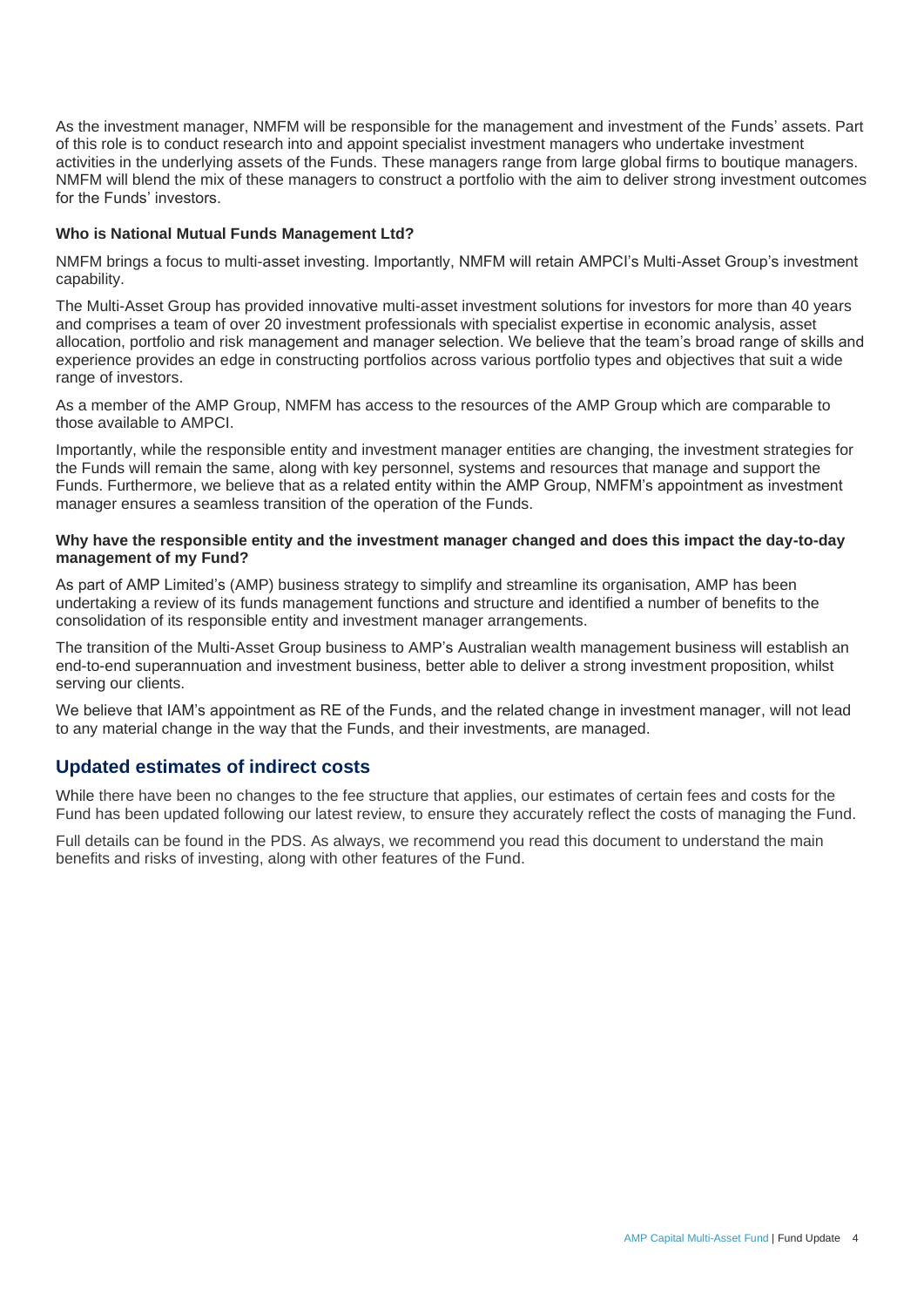## **Bank account details have changed (effective from 13 December 2021)**

The bank account details for all applications when you invest into the Fund has changed to:

| <b>Bank account feature</b> | <b>Bank Details</b>                                  |
|-----------------------------|------------------------------------------------------|
| Account name                | IPAC Asset Management Ltd Applications Trust account |
| Account number              | 402362003                                            |
| <b>BSB</b>                  | 255-000                                              |

#### **What will happen if application money is paid to the previous bank account?**

**From 13 December 2021 up until 31 January 2022,** if your application money is paid to the previous bank account, we will redirect the funds to the new bank account.

However **after 31 January 2022,** if your application money is paid to the previous bank account, the money will be returned to you and we will unfortunately not be able to process your application to invest until the money is paid to the new bank account, as shown in the table above.

## **Amending the distribution policy**

The distribution methodology for the Fund will change to incorporate improvements which are an outcome of the introduction of the attribution managed investment trust (AMIT) tax regime, which the Fund had elected to adopt.

#### **What is AMIT?**

AMIT is a tax framework introduced by the Australian Federal Government and administered by the Australian Tax Office (ATO), which eligible funds can elect to apply. The AMIT framework enables funds to implement an enhanced and more stable distribution policy; with the goal of delivering smoother income and enhanced visibility for investors.

#### **What are the key changes and what are the benefits for investors?**

Previously the Fund was required to distribute 100% of its taxable income each financial year, an approach which can lead to the Fund's cash distributions fluctuating significantly, particularly for the final distribution which usually occurs on 30 June. Going forward, the Fund's cash distributions will more closely align to the underlying share dividend and interest income of its assets, as opposed to its taxable income, with an additional minimum floor that aims to ensure at least 50% of taxable income for the year is paid out. Any taxable income that is retained in the Fund will continue to be invested for capital growth and further income generation.

#### The changes will take effect for distributions **from 31 December 2021 onwards**.

This change will allow the Fund to produce a more stable and predictable income stream going forward, allowing you to plan with more confidence. Guidance on the estimated income for the year ahead for the Fund will be available on the Fund page on the AMP Capital website [\(www.ampcapital.com\)](http://www.ampcapital.com/) or can be provided by contacting our Client Services team. We have recently provided these estimates for the remainder of the financial year, and thereafter will aim to provide these estimates during the first quarter of the new financial year.

However, please note that any estimates or other guidance given on future distributions, and the assumptions on which such guidance is based, is intended purely to improve the visibility of likely future distributions.